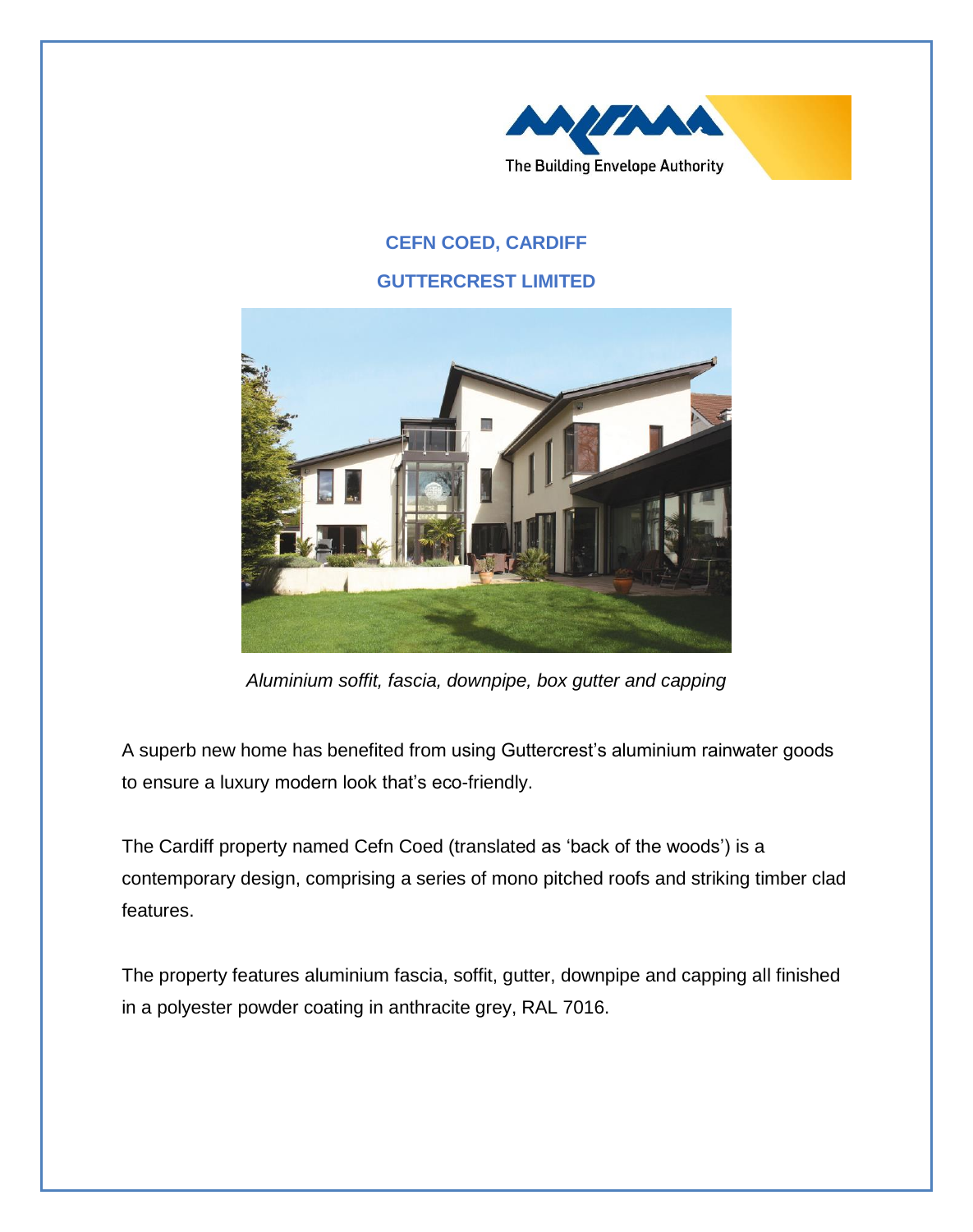## **Fascia**

Guttercrest's aluminium fascia is made on a project by project basis and was designed by the architect Caroline Merrifield and swiftly manufactured at Guttercrest's 65,000 square feet Shropshire facility. It forms a key piece of the modern architectural look of the property, as well as providing a practical job of completing the waterproofing to the roof coverings. Around 170 metres of the eaves and verge fascia was fitted to the building's roofline, manufactured in three-metre lengths and delivered directly to site.



*Aluminium soffit and fascia*

#### **Soffit**

The fascia is complemented by 100 square metres of the highly adaptable aluminium soffit interlocking cassette panels, which are secret-fixed to achieve a smooth look. The secret fix planks can be run perpendicular or parallel to the building; in this case as a sloping soffit. Produced in both standard or bespoke widths and lengths, they give a clean aesthetic appearance. Venting can be incorporated when required.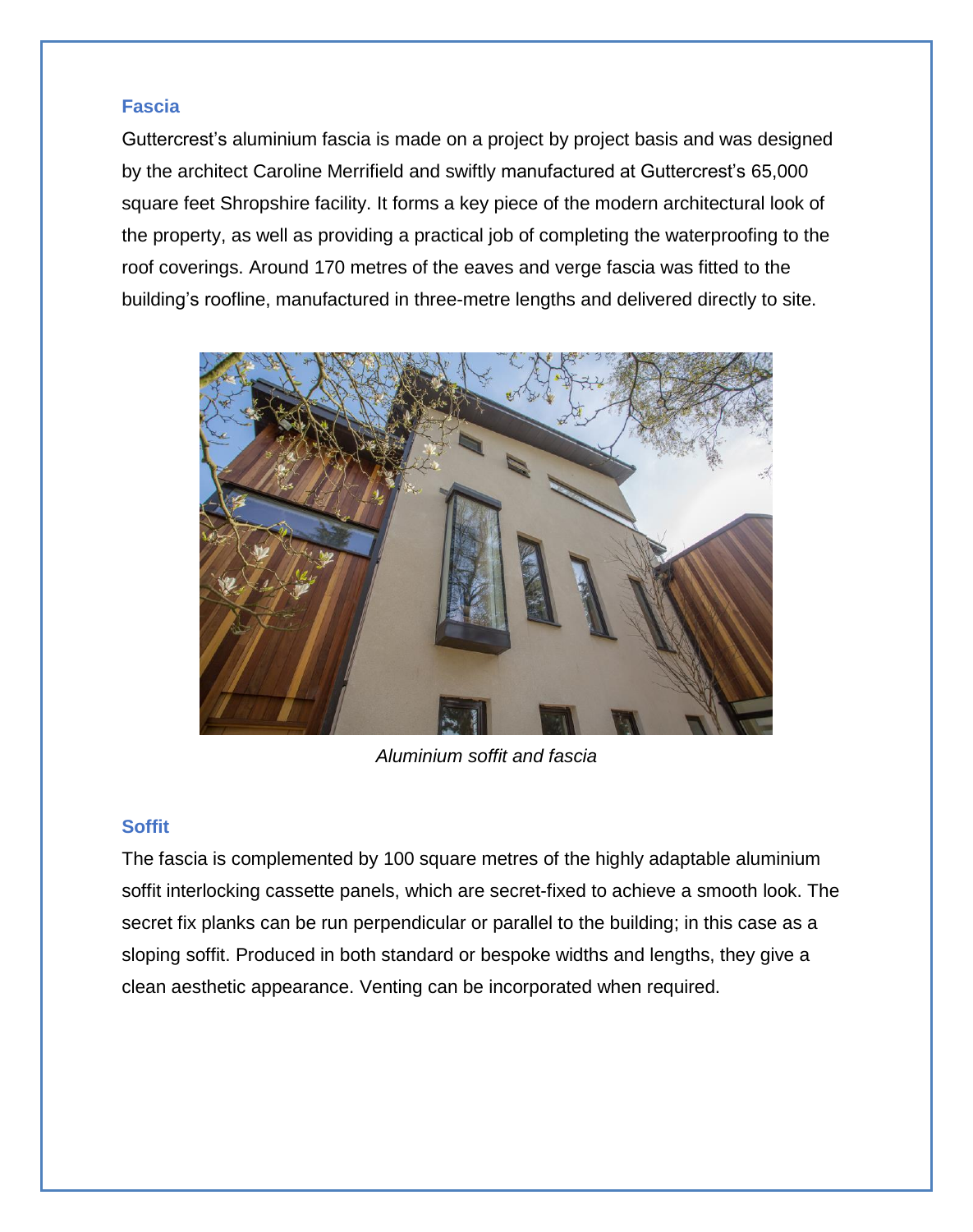### **Box gutter and downpipe**

Guttercrest's aluminium box gutter and square downpipe has complemented the look of the property. Measuring 125 x 100mm, the rectangular profile-shaped gutter has been concealed behind the fascia.

#### **Capping**

The parapet walls are covered using aluminium capping, a cost-effective method of weatherproofing and providing a superb aesthetic appearance.

With a long lifespan, aluminium is strong, resilient and recyclable, making it an ecofriendly option. All of Guttercrest's standard aluminium gutters comply with British Standard BS9101:2017 – steel and aluminium rainwater systems.

Aluminium rainwater systems can be polyester powder coated in a wide range of colours and finishes including the full range of RAL or BS colours, heritage textured finish, metallic finish and anodised effect.